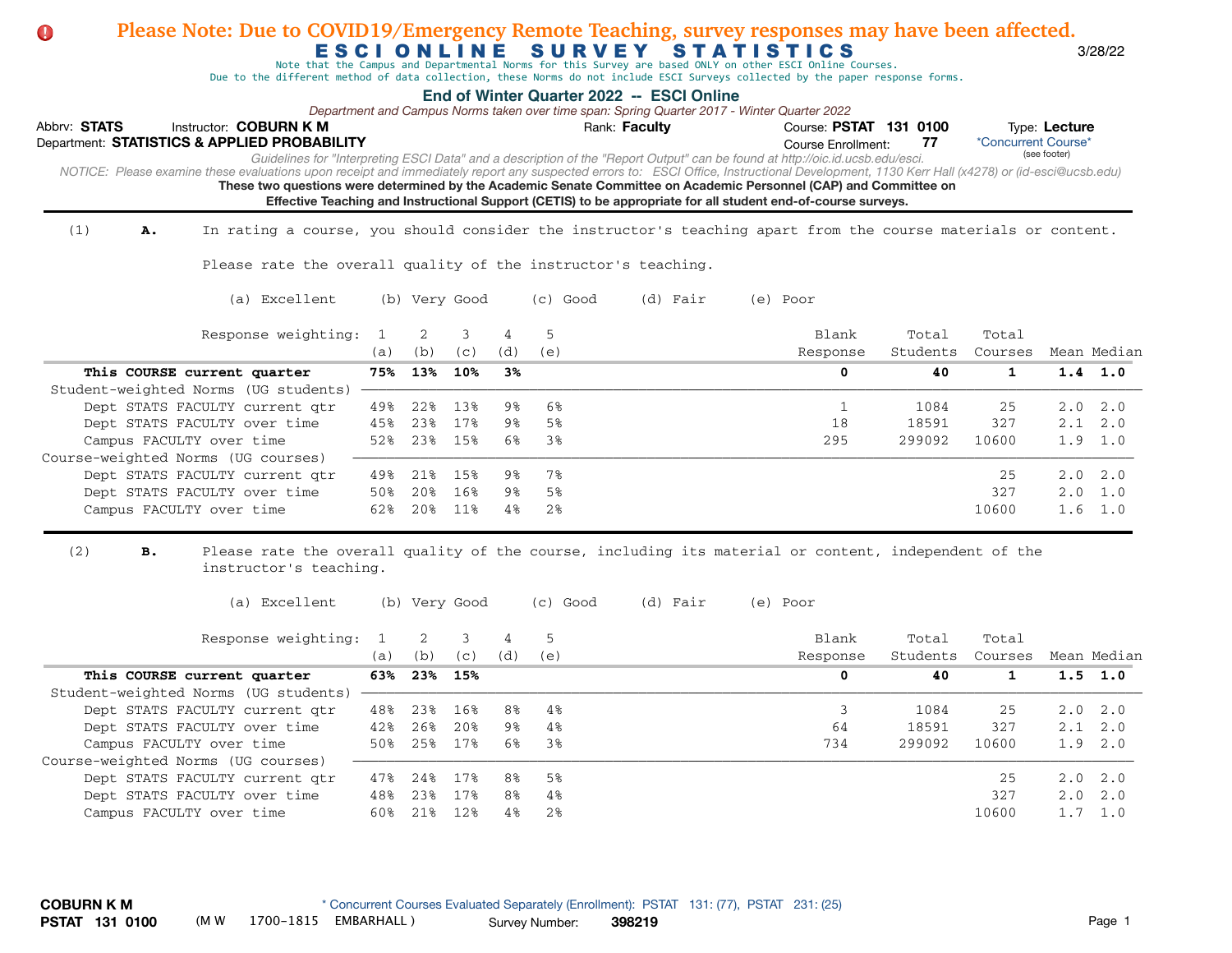#### **Please Note: Due to COVID19/Emergency Remote Teaching, survey responses may have been affected.**  $\bullet$ E S C I O N L I N E S U R V E Y S T A T I S T I C S 3/28/22

Note that the Campus and Departmental Norms for this Survey are based ONLY on other ESCI Online Courses.

Due to the different method of data collection, these Norms do not include ESCI Surveys collected by the paper response forms.

#### **End of Winter Quarter 2022 -- ESCI Online**

*Department and Campus Norms taken over time span: Spring Quarter 2017 - Winter Quarter 2022*

| Abbrv: STATS |                                              | Instructor: COBURN K M |                                                                                                                               | Rank: <b>Faculty</b> | Course: PSTAT 131 0100 |  | Type: Lecture                                                                                                                                                                              |
|--------------|----------------------------------------------|------------------------|-------------------------------------------------------------------------------------------------------------------------------|----------------------|------------------------|--|--------------------------------------------------------------------------------------------------------------------------------------------------------------------------------------------|
|              | Department: STATISTICS & APPLIED PROBABILITY |                        |                                                                                                                               |                      | Course Enrollment:     |  | *Concurrent Course*                                                                                                                                                                        |
|              |                                              |                        | Guidelines for "Interpreting ESCI Data" and a description of the "Report Output" can be found at http://oic.id.ucsb.edu/esci. |                      |                        |  | (see footer)                                                                                                                                                                               |
|              |                                              |                        |                                                                                                                               |                      |                        |  | NOTICE: Please examine these evaluations upon receipt and immediately report any suspected errors to: ESCI Office, Instructional Development, 1130 Kerr Hall (x4278) or (id-esci@ucsb.edu) |
|              |                                              |                        |                                                                                                                               |                      |                        |  |                                                                                                                                                                                            |

(5464) **1.** Preparation and organization of lectures.

 $a =$  Excellent b = Very Good c = Good d = Fair e = Poor

| Response weighting: 1 2              | a)  | (b)  | (C) | (d)  | (e) | Blank<br>Response | Total<br>Students | Total<br>Courses Mean Median |                 |
|--------------------------------------|-----|------|-----|------|-----|-------------------|-------------------|------------------------------|-----------------|
| This COURSE current quarter          | 66% | 18%  | 13% | - 3% |     |                   | 40                |                              | $1.5 \quad 1.0$ |
| Student-weighted Norms (UG students) |     |      |     |      |     |                   |                   |                              |                 |
| Dept STATS FACULTY current qtr       | 54% | 20%  | 14% | 8%   | -48 | 10                | 1084              | 25                           | $1.9 \quad 1.0$ |
| Dept STATS FACULTY over time         | 53% | 22%  | 15% | 7%   | 4%  | 134               | 18509             | 323                          | $1.9 \quad 1.0$ |
| Campus FACULTY over time             |     | 2.2% | 15% | 7%   | 4%  | 135               | 18545             | 330                          | $1.9 \quad 1.0$ |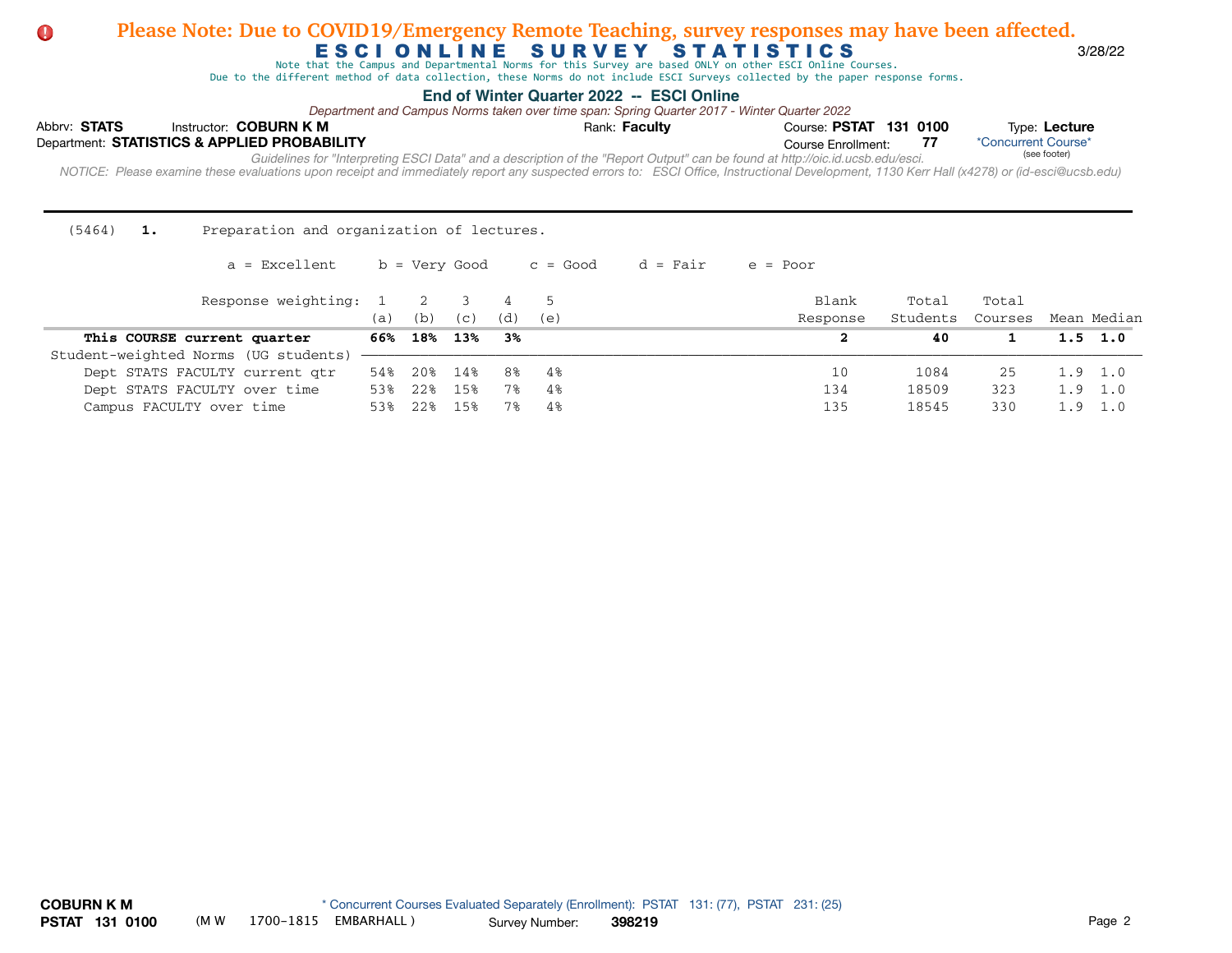### Abbrv: STATS Instructor: COBURN K M **COUR EXECUTS** Rank: Faculty **Property Course: PSTAT 131 0100** Type: Lecture Course Enrollment:  *NOTICE: Please examine these evaluations upon receipt and immediately report any suspected errors to: ESCI Office, Instructional Development, 1130 Kerr Hall (x4278) or (id-esci@ucsb.edu)*  Department: **STATISTICS & APPLIED PROBABILITY 77** E S C I O N L I N E S U R V E Y S T A T I S T I C S 3/28/22 **End of Winter Quarter 2022 -- ESCI Online** \*Concurrent Course\* *Guidelines for "Interpreting ESCI Data" and a description of the "Report Output" can be found at http://oic.id.ucsb.edu/esci. Department and Campus Norms taken over time span: Spring Quarter 2017 - Winter Quarter 2022* Note that the Campus and Departmental Norms for this Survey are based ONLY on other ESCI Online Courses. Due to the different method of data collection, these Norms do not include ESCI Surveys collected by the paper response forms. (see footer) (1408) **Comments:** I loved Katie's lectures - she has a really intuitive way of teaching. ------------------------------------------------------------------------------------------------------------- Best lecture ------------------------------------------------------------------------------------------------------------- Professor Coburn's lectures are always super fun. Its clear that she spent a lot of time making the slides engaging and easy to understand.  $-$ The PowerPoint needs more explanation for the concept. ------------------------------------------------------------------------------------------------------------- The lectures were always uploaded in pdf form and also gauchocast, and the sections were also formatted this way. I think the way the class was laid out was also great. ------------------------------------------------------------------------------------------------------------- The lectures were not very dense; we would end up talking about announcements for a good portion of the lecture before getting to the material. I had to refer to the textbook instead for most of the material. Would like to see the lectures lined up with the section material because the section stuff was sometimes confusing as we had not covered it in lecture yet. ------------------------------------------------------------------------------------------------------------- Lectures were clear, but often, I felt they could just be read online without needing to go the lectures. The lecture slides did not have as much information than I would have liked, so students oftentimes would not go to lectures because the information could simply be read on pdf without professor explaining it. I think Katie should add more information to the slides to give students more details instead of having just charts, graphs, etc. One thing is that Katie was a little behind on her lectures at first. As a result, I was studying material for labs that was not even taught yet in lectures. One improvement for her is to manage the time of the lectures so she doesnt fall behind on lectures on the syllabus.

**Please Note: Due to COVID19/Emergency Remote Teaching, survey responses may have been affected.**

-------------------------------------------------------------------------------------------------------------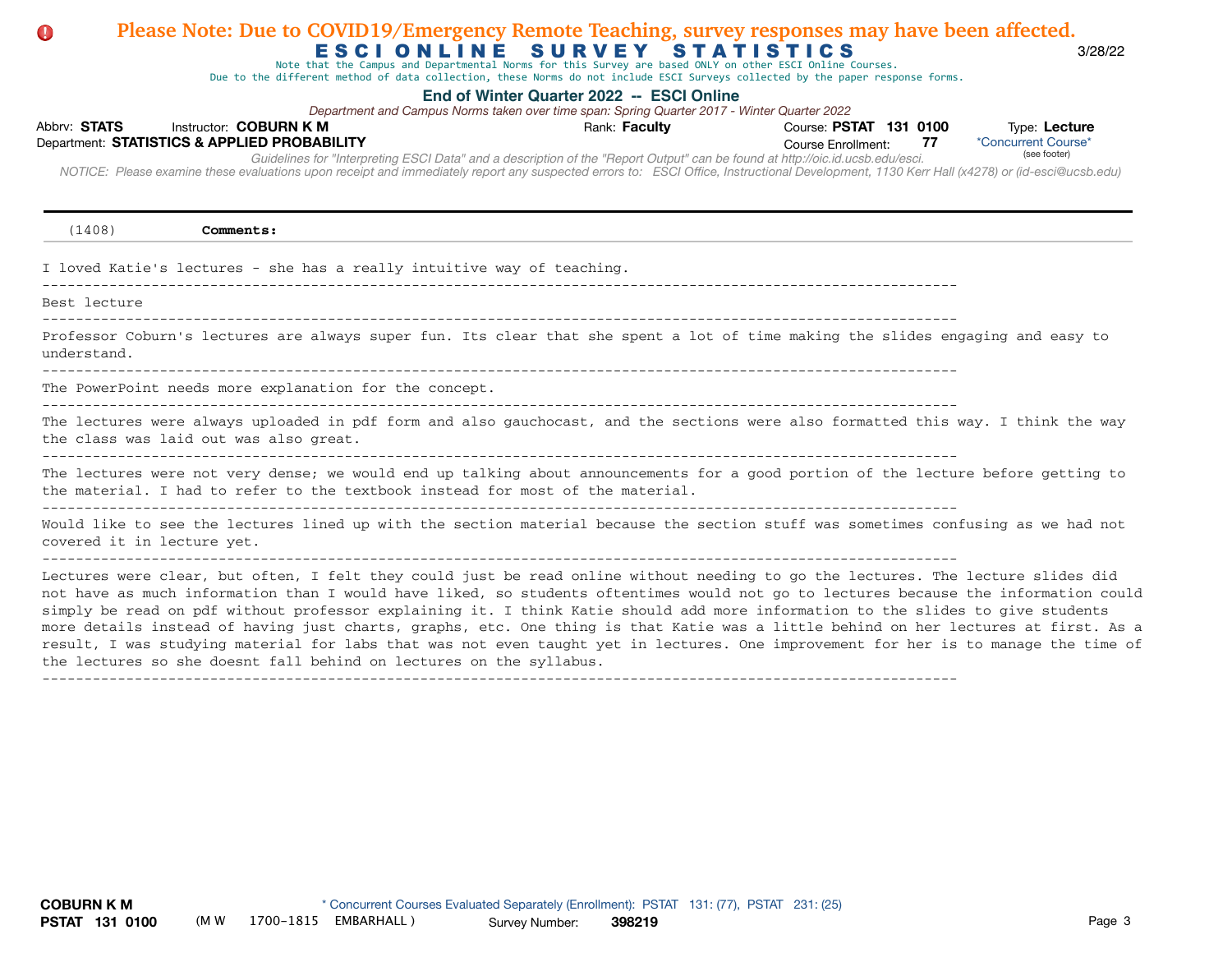### **Please Note: Due to COVID19/Emergency Remote Teaching, survey responses may have been affected.**  $\bullet$ E S C I O N L I N E SURVEY STATISTICS 3/28/22<br>Note that the Campus and Departmental Norms for this Survey are based ONLY on other ESCI Online Courses.

Due to the different method of data collection, these Norms do not include ESCI Surveys collected by the paper response forms.

### **End of Winter Quarter 2022 -- ESCI Online**

*Department and Campus Norms taken over time span: Spring Quarter 2017 - Winter Quarter 2022*

| Abbrv: STATS | Instructor: COBURN K M                       |                                                                                                                                                                                            | Rank: Faculty | Course: PSTAT 131 0100 |  | Type: Lecture       |
|--------------|----------------------------------------------|--------------------------------------------------------------------------------------------------------------------------------------------------------------------------------------------|---------------|------------------------|--|---------------------|
|              | Department: STATISTICS & APPLIED PROBABILITY |                                                                                                                                                                                            |               | Course Enrollment:     |  | *Concurrent Course* |
|              |                                              | Guidelines for "Interpreting ESCI Data" and a description of the "Report Output" can be found at http://oic.id.ucsb.edu/esci.                                                              |               |                        |  | (see footer)        |
|              |                                              | NOTICE: Please examine these evaluations upon receipt and immediately report any suspected errors to: ESCI Office, Instructional Development, 1130 Kerr Hall (x4278) or (id-esci@ucsb.edu) |               |                        |  |                     |
|              |                                              |                                                                                                                                                                                            |               |                        |  |                     |

| $(5465)$ 2. | Instructor's apparent knowledge and enthusiasm for the subject matter. |  |  |  |  |  |
|-------------|------------------------------------------------------------------------|--|--|--|--|--|
|             |                                                                        |  |  |  |  |  |

| a = Excellent | b = Very Good | c = Good d = Fair |  | e = Poor |
|---------------|---------------|-------------------|--|----------|
|---------------|---------------|-------------------|--|----------|

| Response weighting: 1 2              |     |         |      |     |      | Blank    | Total    | Total   |                 |
|--------------------------------------|-----|---------|------|-----|------|----------|----------|---------|-----------------|
|                                      | (a) | (b)     | (C)  | (d) | (e)  | Response | Students | Courses | Mean Median     |
| This COURSE current quarter          |     | 84% 13% | - 3% |     |      |          | 40       |         | $1.2 \quad 1.0$ |
| Student-weighted Norms (UG students) |     |         |      |     |      |          |          |         |                 |
| Dept STATS FACULTY current qtr       | 65% | 17%     | 13%  | 4%  | - 1% |          | 1084     | 25      | $1.6 \quad 1.0$ |
| Dept STATS FACULTY over time         | 61% | 21%     | 12%  | 4%  | 2%   | 156      | 18509    | 323     | $1.7 \quad 1.0$ |
| Campus FACULTY over time             | 618 | 218     | 12%  | 4%  | 2%   | 157      | 18545    | 330     | 1.0             |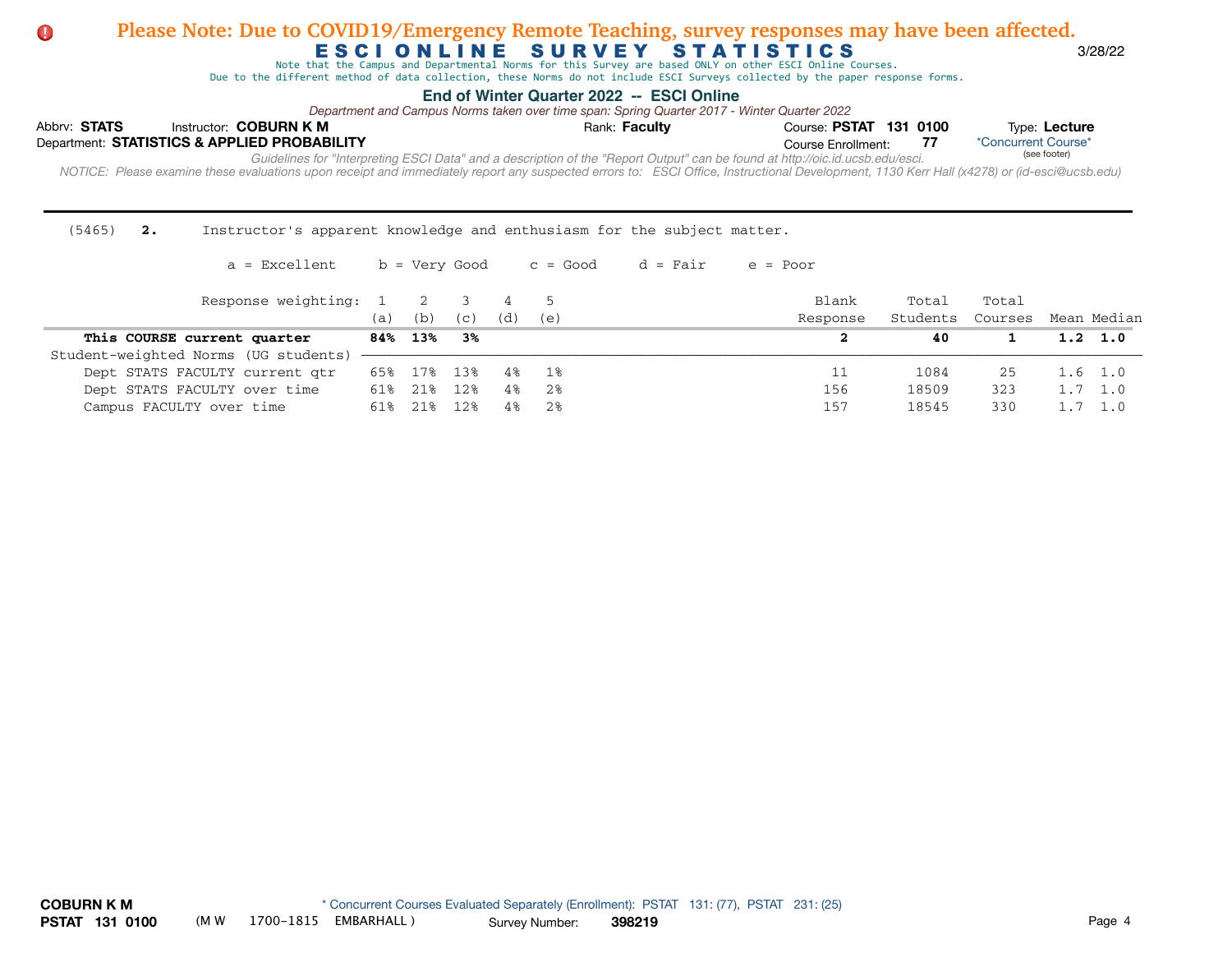### Abbrv: STATS Instructor: COBURN K M **COUR EXECUTS** Rank: Faculty **Property Course: PSTAT 131 0100** Type: Lecture Course Enrollment:  *NOTICE: Please examine these evaluations upon receipt and immediately report any suspected errors to: ESCI Office, Instructional Development, 1130 Kerr Hall (x4278) or (id-esci@ucsb.edu)*  Department: **STATISTICS & APPLIED PROBABILITY 77** E S C I O N L I N E S U R V E Y S T A T I S T I C S 3/28/22 **End of Winter Quarter 2022 -- ESCI Online** \*Concurrent Course\* *Guidelines for "Interpreting ESCI Data" and a description of the "Report Output" can be found at http://oic.id.ucsb.edu/esci. Department and Campus Norms taken over time span: Spring Quarter 2017 - Winter Quarter 2022* Note that the Campus and Departmental Norms for this Survey are based ONLY on other ESCI Online Courses. Due to the different method of data collection, these Norms do not include ESCI Surveys collected by the paper response forms. (see footer) **Please Note: Due to COVID19/Emergency Remote Teaching, survey responses may have been affected.** (1409) **Comments:** Katie is extremely enthusiastic and knowledgeable about machine learning. She's super approachable and admits the challenges that many may face when implementing machine learning. ------------------------------------------------------------------------------------------------------------- Best lecture ------------------------------------------------------------------------------------------------------------- Sometimes she might not know some things, but the things she won't know are small, such as why a certain thing is named that way. Other than that, she is incredibly helpful in explaining topics and answering students' questions. ------------------------------------------------------------------------------------------------------------- I think Professor Coburn's enthusiasm for the subject matter is extremely clear! Her face and voice light up when discussing anything pertaining to Machine Learning and Data Science. It really helped during this quarter when things were really uncertain due to another covid outbreak and now possibly world war 3. Her lectures were really a bright spot in a rather tough quarter when many people's morales were rather low. ------------------------------------------------------------------------------------------------------------- Prof. Coburn is very enthusiastic about the course and the material and it's infectious. It makes the course and her lectures much more engaging. ------------------------------------------------------------------------------------------------------------- I loved Katie's passion and her willingness to help! It was clear that she was passionate about the subject and wished for us to achieve a thorough understanding of the concepts as well!  $-$ The instructor was very knowledgeable and made time to meet students outside of class to help. ------------------------------------------------------------------------------------------------------------- Professor Coburn has a ton of enthusiasm which is great! She sometimes had to google answers to questions at the beginning but she seemed more knowledgable of the material as the course went on. ------------------------------------------------------------------------------------------------------------- It is clear Katie is very knowledge about machine learning and has many years of experience working with R Studios and data analysis. -------------------------------------------------------------------------------------------------------------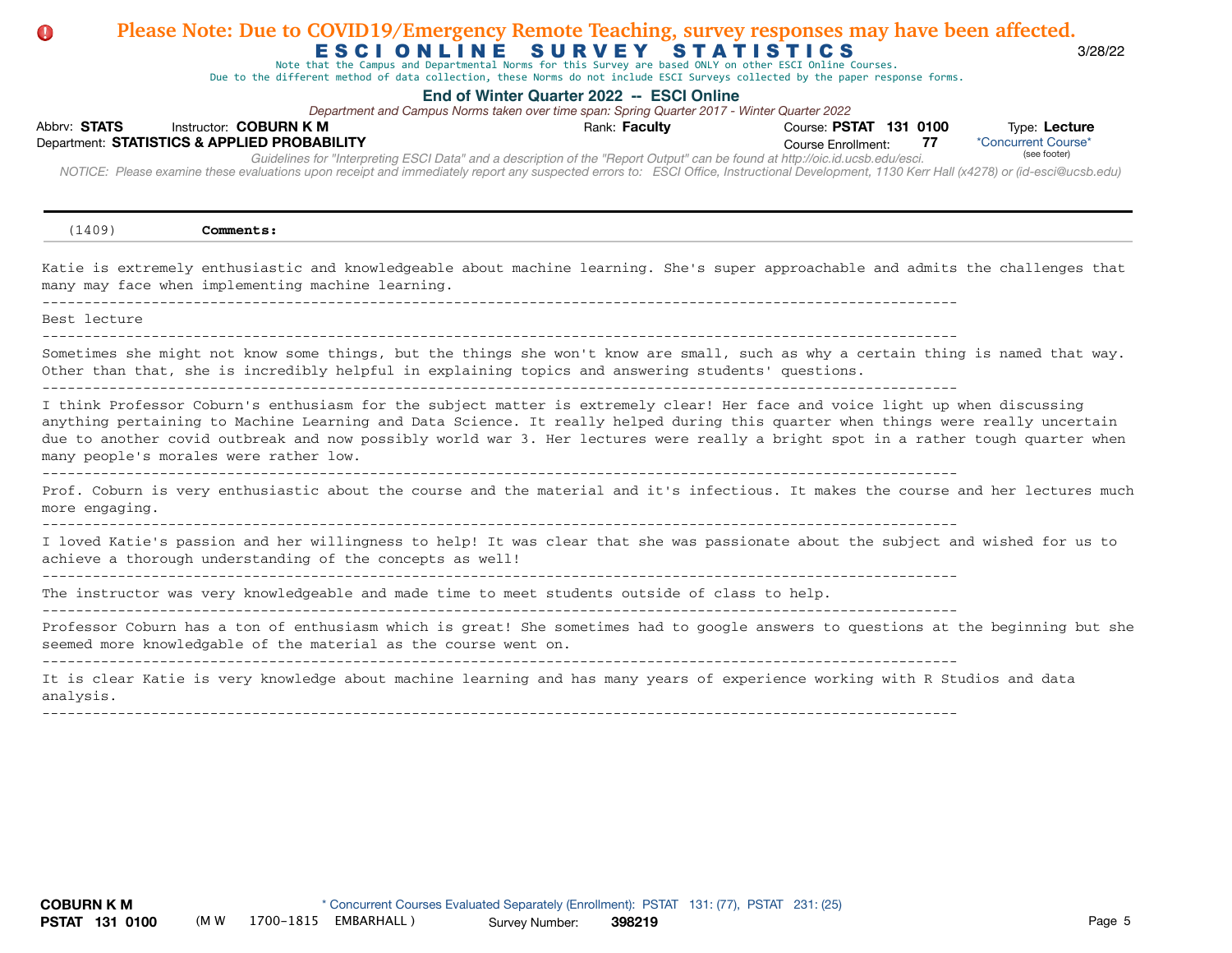### Abbrv: STATS Instructor: COBURN K M **COUR EXECUTS** Rank: Faculty **Property Course: PSTAT 131 0100** Type: Lecture Course Enrollment:  *NOTICE: Please examine these evaluations upon receipt and immediately report any suspected errors to: ESCI Office, Instructional Development, 1130 Kerr Hall (x4278) or (id-esci@ucsb.edu)*  Department: **STATISTICS & APPLIED PROBABILITY 77** E S C I O N L I N E S U R V E Y S T A T I S T I C S 3/28/22 **End of Winter Quarter 2022 -- ESCI Online** \*Concurrent Course\* *Guidelines for "Interpreting ESCI Data" and a description of the "Report Output" can be found at http://oic.id.ucsb.edu/esci. Department and Campus Norms taken over time span: Spring Quarter 2017 - Winter Quarter 2022* Note that the Campus and Departmental Norms for this Survey are based ONLY on other ESCI Online Courses. Due to the different method of data collection, these Norms do not include ESCI Surveys collected by the paper response forms. (see footer) **Please Note: Due to COVID19/Emergency Remote Teaching, survey responses may have been affected.** (5466) **3.** Accessibility and helpfulness of the instructor outside of class (during office hours.)  $a =$  Excellent b = Very Good c = Good d = Fair e = Poor Response weighting: 1 2 3 4 5 Blank Total Total Total (a) (b) (c) (d) (e) Response Students Courses Mean Median  **This COURSE current quarter 76% 18% 3% 3% 2 40 1 1.3 1.0**  Student-weighted Norms (UG students) - Dept STATS FACULTY current qtr 54% 21% 17% 5% 3% 21 1084 25 1.8 1.0 Dept STATS FACULTY over time 50% 23% 18% 6% 3% 365 18509 323 1.9 1.0 Campus FACULTY over time 50% 23% 18% 6% 3% 366 18545 330 1.9 1.0 (1410) **Comments:** She has extensive office hours and often goes overtime, truly showing her passion for the subject. I wish she would go through her emails more often, though. Best lecture  $-$ She made sure to have 2 separate office hours for those in person and those not in person. ------------------------------------------------------------------------------------------------------------- Professor Coburn is always willing to help with questions or just chat about how things are going. ------------------------------------------------------------------------------------------------------------- Prof. Coburn hosted more than enough office hours and she is very approachable. She breaks down things in a very understandable way and she helped me and my knowledge of the material so much this quarter. ------------------------------------------------------------------------------------------------------------- Great in person and online office hours along with other days to help ------------------------------------------------------------------------------------------------------------- Accessible and willing to answer questions. -------------------------------------------------------------------------------------------------------------

Katie is very helpful during office hours and offers both in-person and remote office hours every week. She takes the time to really help students understand and master the material. I go to her office hours all the time to ask about my code and never feel uncomfortable asking those questions, even if I feel like there are not smart. Katie has a demeanor for interaction and I enjoy asking her questions.

-------------------------------------------------------------------------------------------------------------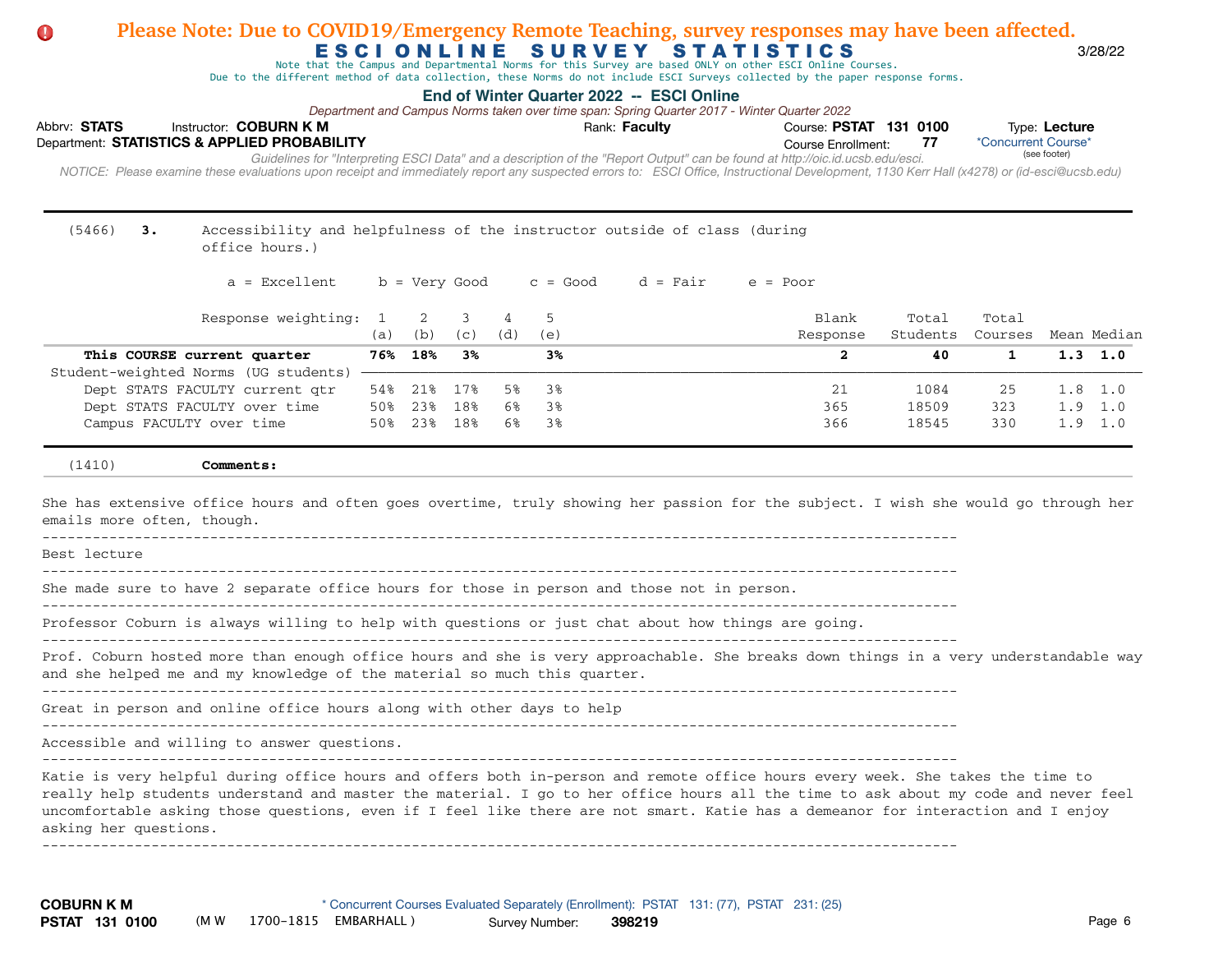# E S C I O N L I N E S U R V E Y S T A T I S T I C S 3/28/22 **Please Note: Due to COVID19/Emergency Remote Teaching, survey responses may have been affected.**

Note that the Campus and Departmental Norms for this Survey are based ONLY on other ESCI Online Courses.

Due to the different method of data collection, these Norms do not include ESCI Surveys collected by the paper response forms.

#### **End of Winter Quarter 2022 -- ESCI Online**

*Department and Campus Norms taken over time span: Spring Quarter 2017 - Winter Quarter 2022*

| Abbrv: STATS |  | Instructor: COBURN K M                       |                                                                                                                               | Rank: <b>Faculty</b> | Course: PSTAT 131 0100 |  | Type: Lecture                                                                                                                                                                              |  |
|--------------|--|----------------------------------------------|-------------------------------------------------------------------------------------------------------------------------------|----------------------|------------------------|--|--------------------------------------------------------------------------------------------------------------------------------------------------------------------------------------------|--|
|              |  | Department: STATISTICS & APPLIED PROBABILITY |                                                                                                                               |                      | Course Enrollment:     |  | *Concurrent Course*                                                                                                                                                                        |  |
|              |  |                                              | Guidelines for "Interpreting ESCI Data" and a description of the "Report Output" can be found at http://oic.id.ucsb.edu/esci. |                      |                        |  | (see footer)                                                                                                                                                                               |  |
|              |  |                                              |                                                                                                                               |                      |                        |  | NOTICE: Please examine these evaluations upon receipt and immediately report any suspected errors to: ESCI Office, Instructional Development, 1130 Kerr Hall (x4278) or (id-esci@ucsb.edu) |  |
|              |  |                                              |                                                                                                                               |                      |                        |  |                                                                                                                                                                                            |  |

(5467) **4.** Clarity of course objectives.

| $a = Excellent$ b = Very Good c = Good d = Fair e = Poor |  |  |  |  |
|----------------------------------------------------------|--|--|--|--|
|----------------------------------------------------------|--|--|--|--|

| Response weighting: 1                | (a) | $\overline{2}$<br>(b) | (C) | (d)            | (e)  | Blank<br>Response | Total<br>Students | Total<br>Courses | Mean Median     |
|--------------------------------------|-----|-----------------------|-----|----------------|------|-------------------|-------------------|------------------|-----------------|
| This COURSE current quarter          | 68% | 13%                   | 16% | 3%             |      |                   | 40                |                  | $1.5 \t1.0$     |
| Student-weighted Norms (UG students) |     |                       |     |                |      |                   |                   |                  |                 |
| Dept STATS FACULTY current qtr       | 51% | 218                   | 16% | 7%             | - 5% | 13                | 1084              | 25               | $1.9$ 1.0       |
| Dept STATS FACULTY over time         | 46% | 24%                   | 18% | 8%             | 4%   | 173               | 18509             | 323              | $2.0\quad 2.0$  |
| Campus FACULTY over time             | 46% | 24%                   | 18% | 8 <sup>°</sup> | 4%   | 175               | 18545             | 330              | $2.0 \quad 2.0$ |

(1411) **Comments:**

Best lecture

-------------------------------------------------------------------------------------------------------------

The course objectives were very clear and everything is fully explained in detail in the syllabus.

-------------------------------------------------------------------------------------------------------------

I wish that we had a clearer description of the expectation for the final project. The rubric seemed a bit out of date and as a result it misled us a bit. In addition, with the way the course is structured, it happened to be that some concepts were taught very late in the course, some of which some students most likely were trying to incorporate into their project. This either led to students having to teach themselves some topics or needing additional assistance. The depth of the concepts covered also left something to be desired, with the final project seemingly to ask for very detailed descriptions of some models that were not covered in too much depth in lecture or the book. Overall, I believe this could be remedied by splitting the course into two parts, an A and a B, so that we can receive that depth to the many models covered in the course.

-------------------------------------------------------------------------------------------------------------

Thorough syllabus and outlined the class in a calendar form. However, we did tend to deviate from this calendar (especially for homework assignments).

-------------------------------------------------------------------------------------------------------------

-------------------------------------------------------------------------------------------------------------

The syllabus had to changed because Katie was a little behind on lectures. I've also heard from other students that she does take some time to get back to students' emails, so maybe Katie could improve that. However, I understand that she is very busy teaching classes, etc. But after a couple of weeks, I no longer followed the syllabus because it really did not match up with what was being taught.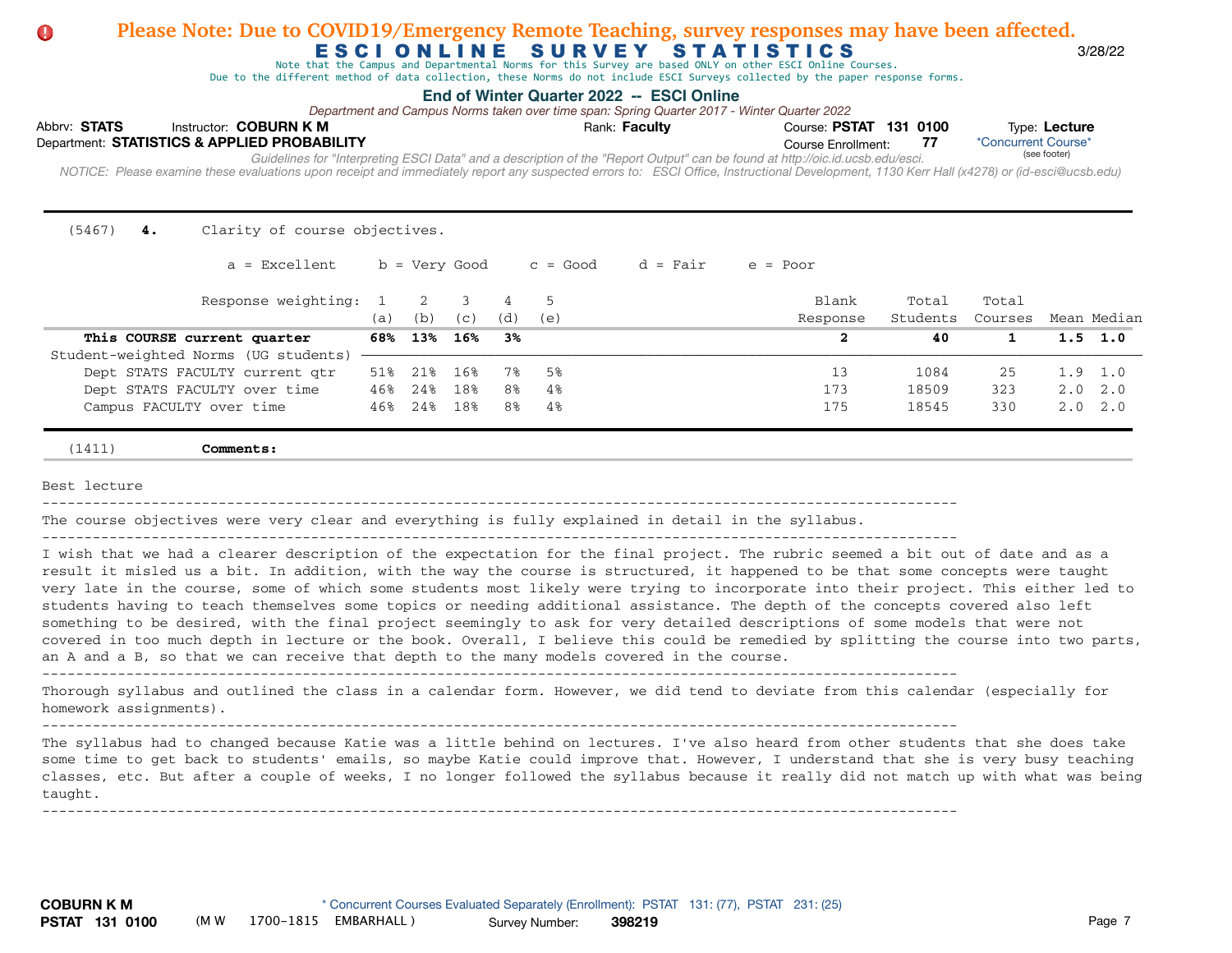### Abbrv: STATS Instructor: COBURN K M **COUR EXECUTS** Rank: Faculty **Property Course: PSTAT 131 0100** Type: Lecture Course Enrollment:  *NOTICE: Please examine these evaluations upon receipt and immediately report any suspected errors to: ESCI Office, Instructional Development, 1130 Kerr Hall (x4278) or (id-esci@ucsb.edu)*  Department: **STATISTICS & APPLIED PROBABILITY 77** E S C I O N L I N E S U R V E Y S T A T I S T I C S 3/28/22 **End of Winter Quarter 2022 -- ESCI Online** \*Concurrent Course\* *Guidelines for "Interpreting ESCI Data" and a description of the "Report Output" can be found at http://oic.id.ucsb.edu/esci. Department and Campus Norms taken over time span: Spring Quarter 2017 - Winter Quarter 2022* Note that the Campus and Departmental Norms for this Survey are based ONLY on other ESCI Online Courses. Due to the different method of data collection, these Norms do not include ESCI Surveys collected by the paper response forms. (see footer) **Please Note: Due to COVID19/Emergency Remote Teaching, survey responses may have been affected.** (5468) **5.** Fairness of workload and assignments.  $a =$  Excellent b = Very Good c = Good d = Fair e = Poor Response weighting: 1 2 3 4 5 Blank Total Total Total (a) (b) (c) (d) (e) Response Students Courses Mean Median  **This COURSE current quarter 74% 18% 8% 2 40 1 1.3 1.0**  Student-weighted Norms (UG students) Dept STATS FACULTY current qtr 52% 20% 16% 8% 4% 10 10 1084 25 1.9 1.0 Dept STATS FACULTY over time 47% 24% 17% 8% 4% 174 18509 323 2.0 2.0 Campus FACULTY over time  $48\frac{24\frac{1}{8}}{17\frac{1}{8}}$  8% 4% 176 18545 330 2.0 2.0 (1412) **Comments:** Good workload considering the difficulty of the subject. ------------------------------------------------------------------------------------------------------------- Best lecture ------------------------------------------------------------------------------------------------------------- Very fair workload!! ------------------------------------------------------------------------------------------------------------- The level of difficulty and length of the homeworks is as expected for a computational heavy course. The only thing that I would ask to have changed is the weight on the final project, considering that sometimes the division of labor isn't quite as planned. I have a lot of anxiety since the last half of the quarter wondering if relying on my project partner was going to be reliable since 45% of my grade depended on this. However, I suppose this is actually pretty close to what real life scenarios would be in group projects, where your entire team could be fired if one key member doesn't produce their deliverables on schedule. ------------------------------------------------------------------------------------------------------------- Prof. Coburn is very fair in timing assignment deadlines and as well as gives the right amount of work for each assignment. ------------------------------------------------------------------------------------------------------------- I would recommend more practice with model building. For me personally, the homeworks and the labs were not enough. We did a lot of classification models but it was difficult figuring out how to adjust these models for regression. ------------------------------------------------------------------------------------------------------------- I think the workload is good. Four homework that allowed students to demonstrate their knowledge from the labs and lectures was useful. Katie organizing students to start the project at the beginning of the quarter really was necessary so students did not fall behind. -------------------------------------------------------------------------------------------------------------